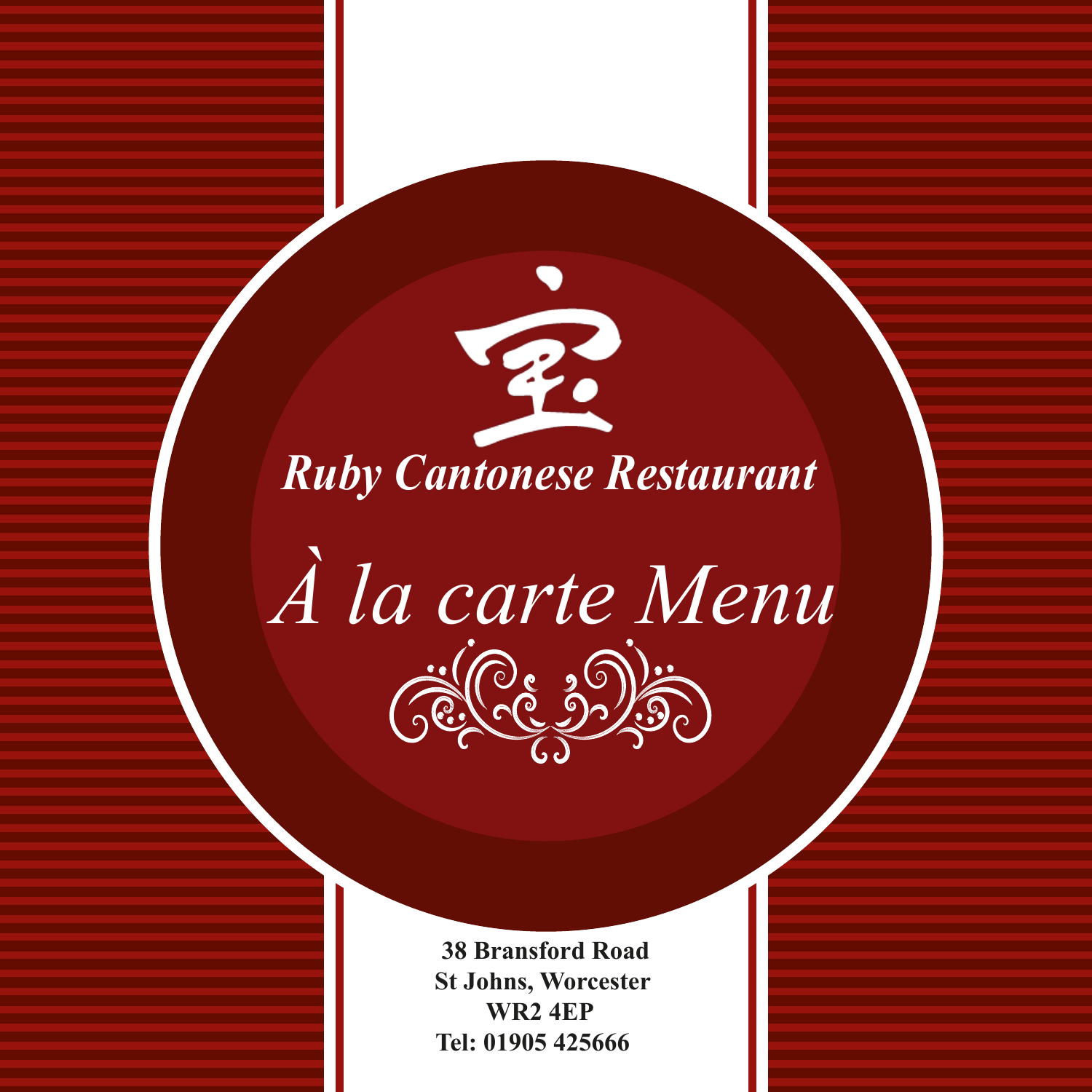# **SPECIAL SET DINNERS**

#### **(A) For 2 Persons or More @ £18.00 per per head**

Cantonese Crispy Pancake Roll Crispy Won Ton Sesame Prawn on Toast Crispy "Seaweed"

\*\*\*\*\*

Sizzling King Red Beef with Green with Green Pepper in Black Bean Sauce Cantonese Sweet & Sour Chicken Yeung Chow Fried Rice

\*\*\*\*\*

Coffee or Jasmine Tea

#### **(B) For 4 Persons or More @ £19.00 per per head**

Sesame King Prawns on Toast Barbecue Spare Ribs Crispy Won Ton Cantonese Crispy Pancake Roll Crispy "Seaweed" \*\*\*\*\*

Sizzling Garlic King Prawns Cantonese Sweet & Sour Pork Beef with Green Peppers in Black Bean Sauce Chicken Macao Hot Pot Yeung Chow Fried Rice \*\*\*\*\*

Coffee or Jasmine Tea

### **(A1) For 2 Persons or More @ £21.00 per per head**

Pork Yuk Sung

\*\*\*\*\* Aromatic Crispy Duckling with Pancakes

#### \*\*\*\*\* Sizzling Beef with Green Peppers in Black Bean Sauce Cantonese Sweet & Sour Chicken Szrchuan Hot Fried King Prawns

Yeung Chow Rice

\*\*\*\*\*

Coffee or Jasmine Tea

#### **(B1) For 4 Persons or More @ £22.00 per per head** Aromatic Crispy Duckling with Pancakes \*\*\*\*\*

Jumbo King prawns in Garlic Sauce King Do Spare Ribs Crispy Won Ton Crispy "Seaweed" \*\*\*\*\*

Sizzling Lamb with Leek & Garlic Szechuan Hot Fried Beef Crispy Chicken in Lemon & Honey Sauce King Prawns with Green Peppers in Black Bean Sauce Yeung Chow Fried Rice \*\*\*\*\*

> Coffee or Jasmine Tea ֬֕֜֬

> > ì

### **STARTERS SPECIALITY**

| 1.  | <b>Aromatic Crispy Duckling with Pancakes.  Quarter £11.50 Half</b>                                                                                         | £22.00 |
|-----|-------------------------------------------------------------------------------------------------------------------------------------------------------------|--------|
|     | Marinated with a fine selection of oriental herbs & spices to create a unique<br>flavour. Serve with Pancakes, Spring Onions, Cucumbers & Hoi Sin Sauce.    |        |
| 2.  | Hot Appetizers Combination (For 2 or More)Per Person<br>BBQ Spare Ribs, Crispy Won Ton, Skewered Chicken Sate, Sesame Prawn                                 | £7.50  |
| 3.  | Toast, & Crispy "Seaweed".                                                                                                                                  | £4.00  |
| 4.  | A miraculous mixture of finely chopped Pork, fried with crunchy Vegetables                                                                                  | £5.00  |
| 5.  | mixed with crispy Chinese Vermicelli. Served on a little boats of Lettuces.                                                                                 | £5.00  |
| 6.  |                                                                                                                                                             | £6.00  |
| 7.  |                                                                                                                                                             | £5.00  |
| 8.  | Little pastry packets of minced savoury Chicken, deep fried like a dumpling<br><b>Cantonese Crispy Pancake Rolls Minced Pork deep fried with Vegetables</b> | £5.00  |
| 9.  | Oriental Skewered Sate King Prawns (Contains Nuts)                                                                                                          | £6.00  |
| 10. | Oriental Skewered Sate Chicken (Contains Nuts)                                                                                                              | £5.50  |
| 11. | Stuffed with minced Prawns, deep fried in a crispy light batter &served with our<br>own Sweet & Sour dip.                                                   | £5.50  |
| 12. | King Do Style Spare Ribs (Sweet & Spicy Pork Chop)                                                                                                          | £7.50  |
| 13. | Very tasty, touch of Peppers, Saly & Spring Onions                                                                                                          | £7.50  |
| 14. |                                                                                                                                                             | £7.50  |
| 15. |                                                                                                                                                             | £7.50  |
| 16. |                                                                                                                                                             | £6.00  |
| 17. |                                                                                                                                                             | £5.50  |
| 18. |                                                                                                                                                             | £5.50  |
| 19. |                                                                                                                                                             | £9.50  |
| 20. |                                                                                                                                                             | £9.50  |
| 21. | Giant Crab Claw, packed to overflowing with minced Prawns, Deep Golden<br>Fried Delicious & Highly recommended for Seafood Addicts.                         | ££7.50 |
| 22. | <b>Vegetable Hot Appetizers Combo (For 2 or More)Per Person</b><br>Won Ton, Stuffed Mushrooms, Pancake Roll, "Seaweed" & Golden Asparagus.                  | £6.00  |
| 23. |                                                                                                                                                             | £5.00  |
| 24. | Golden Asparagus Deep fried in a crispy light batter                                                                                                        | £5.00  |
| 25. | Light pastry packets of minced vegetables, deep fried like a dumpling.                                                                                      | £5.00  |
| 26. | Vegetable Golden Mushrooms Mushrooms deep fried in a light batter                                                                                           | £5.00  |
| 27. |                                                                                                                                                             | £5.00  |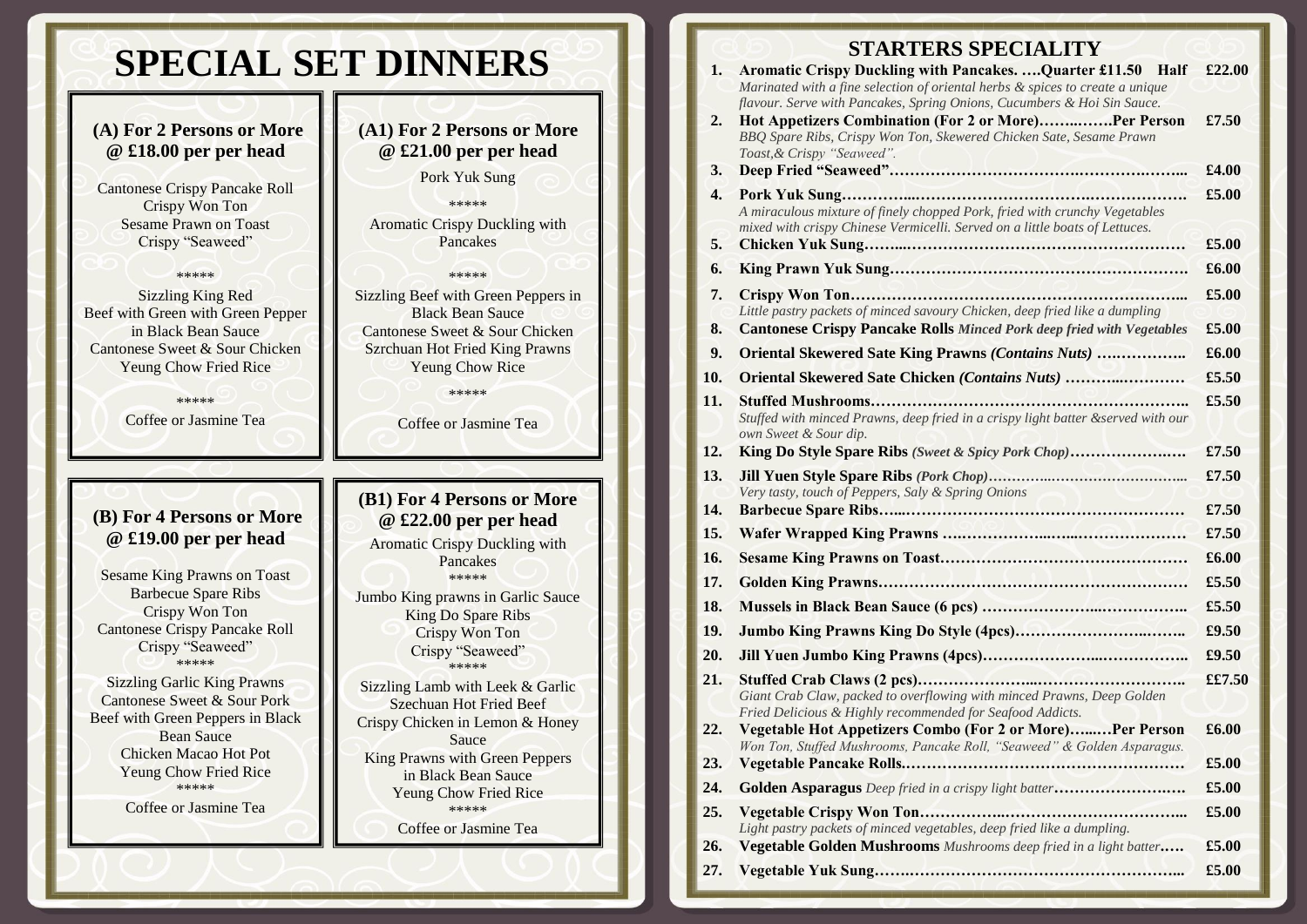## **SEAFOOD DISHES**

| <b>SOUP</b> |
|-------------|
|             |

| 32. |  |
|-----|--|

## **MEAT DISHES**

| 34. | Sliced Fillet Steak marinated in Rice Wine & Soya Sauce, stir fried                                                                                                 | £12.50 |
|-----|---------------------------------------------------------------------------------------------------------------------------------------------------------------------|--------|
| 35. | Sizzling Fillet of Beef with Black Pepper Sauce                                                                                                                     | £12.50 |
| 36. |                                                                                                                                                                     | £12.50 |
| 37. | Sizzling Fillet of Beef with Ginger & Spring Onions<br>It's different, you'll love it if you like the distinctive flavour of fresh Ginger &<br><b>Spring Onions</b> | £12.50 |
| 38. | Crispy Shredded Beef Chilli, Strip of Crispy Beef stir fried                                                                                                        | £8.80  |
| 39. | Beijing version with Yellow Bean Sauce                                                                                                                              | £8.80  |
| 40. | Stir fried with various Vegetables in Sweet & hot spicy sauce                                                                                                       | £8.80  |
| 41. |                                                                                                                                                                     | £8.80  |
| 42. |                                                                                                                                                                     | £8.80  |
| 43. | <b>Chi-Lo Beef</b> Stir fried Beef with Pineapples & fresh gingers                                                                                                  | £8.80  |
| 44. | <b>Slices of Chinese Roast Pork stir fried Vegetables</b>                                                                                                           | £8.50  |
| 45. | Sizzling Char Siu Satay (Contains Nuts) Oriental spicy hot sauce                                                                                                    | £8.50  |
| 46. |                                                                                                                                                                     | £8.80  |
| 47. |                                                                                                                                                                     | £8.80  |
| 48. |                                                                                                                                                                     | £8.80  |
| 49. | <b>Sizzling Lamb with Satay Sauce (Contains Nuts) </b>                                                                                                              | £8.80  |
|     |                                                                                                                                                                     |        |

| 50. | <b>Sizzling Scallops with Ginger &amp; Spring Onions</b>                                                                                        | £12.50 |
|-----|-------------------------------------------------------------------------------------------------------------------------------------------------|--------|
| 51. | King Prawns, Scallops & Monk Fish stir fried in Garlic & Wine Sauce.                                                                            | £12.50 |
| 52. |                                                                                                                                                 | £9.80  |
| 53. | Succulent saucy King Prawns, marinated & stir fried in Garlic, Chilli &                                                                         | £9.80  |
| 54. | Wine Sauce. Served on a Sizzling Platter.                                                                                                       |        |
|     | Succulent King Prawns with Rice Wine & garnished with Spring Onions                                                                             |        |
| 55. | King Prawns in Green Peppers & Black Bean Sauce<br>Typically Cantonese. Prepared with Onions, Garlic Sesame Oil &<br>finished with Wine Sauce   | £9.80  |
| 56. | A delicious treat, finished with Char Sui Pork, Chilli, Sweet & Sour Sauce                                                                      | £9.80  |
| 57. | King Prawns in Hoi Sin Sauce (Spicy & Lightly Hot)                                                                                              | £9.80  |
| 58. | <b>Jill Yuen King Prawns</b> A touch of Peppers, Salt & Spring Onions                                                                           | £9.80  |
| 59. | <b>Spicy King Prawns with Cashew Nuts (Contains Nuts) </b>                                                                                      | £9.80  |
| 60. |                                                                                                                                                 | £9.80  |
| 61. | <b>Sizzling King Prawns with Black Pepper Sauce</b>                                                                                             | £10.30 |
| 62. | <b>Sizzling King Prawns with Ginger &amp; Spring Onions</b>                                                                                     | £10.30 |
| 63. |                                                                                                                                                 | £10.30 |
| 64. | <b>Sizzling Monk Fish with Green Peppers &amp; Black Bean Sauce</b>                                                                             | £11.50 |
| 65. |                                                                                                                                                 | £9.80  |
| 66. | King Prawns cooked with Asparagus & touched with Wine Sauce<br>A Combination of King Prawns, Scallops & Monk Fish, stir fried with<br>Mangetout | £12.50 |
| 67. | Sizzling Monk Fish with Ginger & Spring Onio                                                                                                    | £11.50 |
| 68. |                                                                                                                                                 | £11.50 |
| 69. |                                                                                                                                                 | £10.80 |
|     |                                                                                                                                                 |        |

## **POULTRY DISHES**

| 70. |                                                                    | £9.80 |
|-----|--------------------------------------------------------------------|-------|
| 71. | <b>Sizzling Duck with Satay Sauce (Contains Nuts) </b>             | £9.80 |
| 72. | <b>Cantonese Roast Duck</b> Sliced crispy Duck with Barbecue Sauce | £9.80 |
| 73. |                                                                    | £9.80 |
| 74. |                                                                    | £9.80 |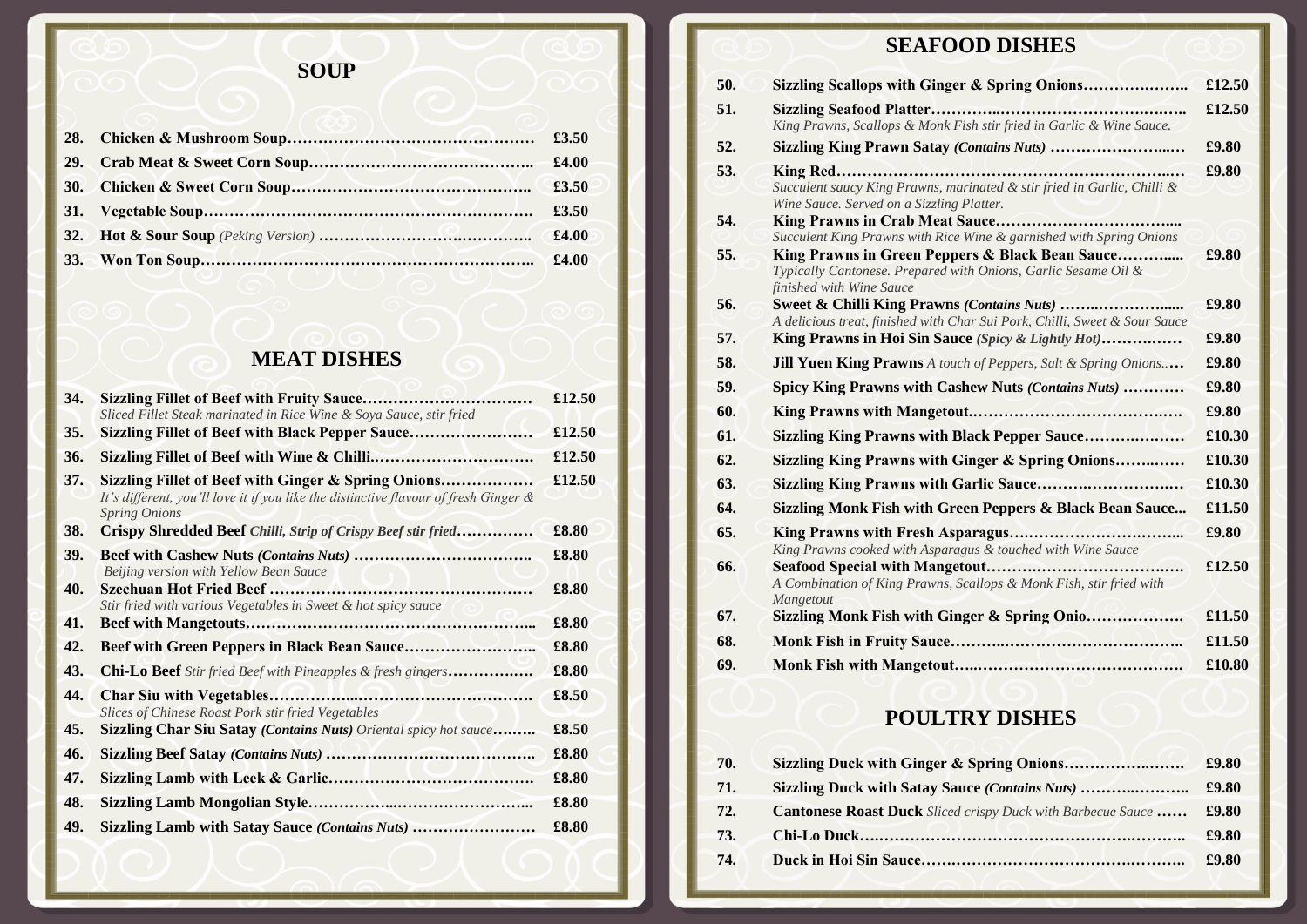| 75. | Stir fried with various Vegetables in Hot Spicy Sauce                                                                             | £9.80 |
|-----|-----------------------------------------------------------------------------------------------------------------------------------|-------|
| 76. |                                                                                                                                   | £9.80 |
| 77. | Roast Duck in Plum Sauce A delighted main course                                                                                  | £9.80 |
| 78. |                                                                                                                                   | £8.50 |
| 79. |                                                                                                                                   | £8.50 |
| 80. | Deep fried Fillet of Chicken in light batter, topped with Lemon Honey<br>Sauce                                                    | £8.50 |
| 81. |                                                                                                                                   | £8.50 |
| 82. | <b>Szechuan Chicken</b> Stir fried with various Vegetables in hot spicy sauce                                                     | £8.50 |
| 83. | Slices of Chicken, fried with Three Different Vegetables.                                                                         | £8.50 |
| 84. | <b>Chicken with Green Peppers &amp; Black Bean Saucce</b><br>Stir fried with Onion, Garlic, Sesame Oil, finished with Wine Sauce. | £8.50 |
| 85. | Sliced fillet of Chicken stir fried with Pineapples & fresh Ginger in Fruity                                                      | £8.50 |
| 86. | Sauce.                                                                                                                            | £8.50 |
| 87. | Sizzling Chicken with Ginger & Spring Onions                                                                                      | £8.50 |
| 88. | Duck, Pork & Chicken stir fried with Bamboo Shoots, Beansprouts,                                                                  | £8.50 |
| 89. | Carrots & Spring Onions.                                                                                                          | £8.50 |
| 90. |                                                                                                                                   | £8.50 |
| 91. | Sizzling Chicken with Garlic, Wine & Chilli                                                                                       | £8.50 |
| 92. |                                                                                                                                   | £8.50 |

### **CURRIED DISHES (Rice or Chips Not Included)**

|     | £9.80 |
|-----|-------|
| 94. | £9.80 |
| 95. | £8.80 |
|     | £8.50 |
| 97. | £8.50 |
| 98. |       |

## **SWEET & SOUR DISHES (Cantonese Style)**

| 99.         | £9.80 |
|-------------|-------|
| <b>100.</b> | £8.50 |
| <b>101.</b> | £8.50 |

#### **VEGETABLE DISHES**

| 102. |                                                                         | £7.50 |
|------|-------------------------------------------------------------------------|-------|
|      | Wok fried Chinese mixed Vegetables, Bean Curd, Chinese Mushrooms &      |       |
|      | Vermicelli.                                                             |       |
| 103. | <b>Szechuan Mixed Vegetable</b> Stir fried in a Sweet & Hot Spicy Sauce | £7.50 |
| 104. |                                                                         | £7.50 |
| 105. |                                                                         | £7.50 |
| 106. |                                                                         | £7.50 |
| 107. |                                                                         | £7.50 |
| 108. |                                                                         | £7.50 |
|      | Wok fried BeanCurd & fresh vegetables in touch of soya sauce.           |       |

### **RICE & NOODLE DISHES**

 **Our Fried Rice cooked with superior light Soya Sauce &** 

|             | light Vegetable Oil                                                                                          |       |
|-------------|--------------------------------------------------------------------------------------------------------------|-------|
| 109.        |                                                                                                              | £7.00 |
|             | with finely Chopped Chicken, Roast Pork, Shrimps & Pineapples                                                |       |
| <b>110.</b> |                                                                                                              | £7.00 |
| 111.        | with finely Chopped Chicken, Roast Pork, Shrimps & Peas                                                      | £7.00 |
| 112.        |                                                                                                              | £7.00 |
|             | with finely chopped Chicken, Roast Pork, Shrimps, Carrots & Peas, Wok<br>fried with a touch of Fruity Sauce. |       |
| 113.        |                                                                                                              | £3.00 |
| 114.        |                                                                                                              | £2.50 |
| 115.        |                                                                                                              | £7.50 |
|             | Spicy Light Rice Noodles, Wod fried with shredded Roast Pork, Green<br>Peppers & Shrimps.                    |       |
| 116.        |                                                                                                              | £8.80 |
| 117.        |                                                                                                              | £3.50 |
| 118.        |                                                                                                              | £8.00 |